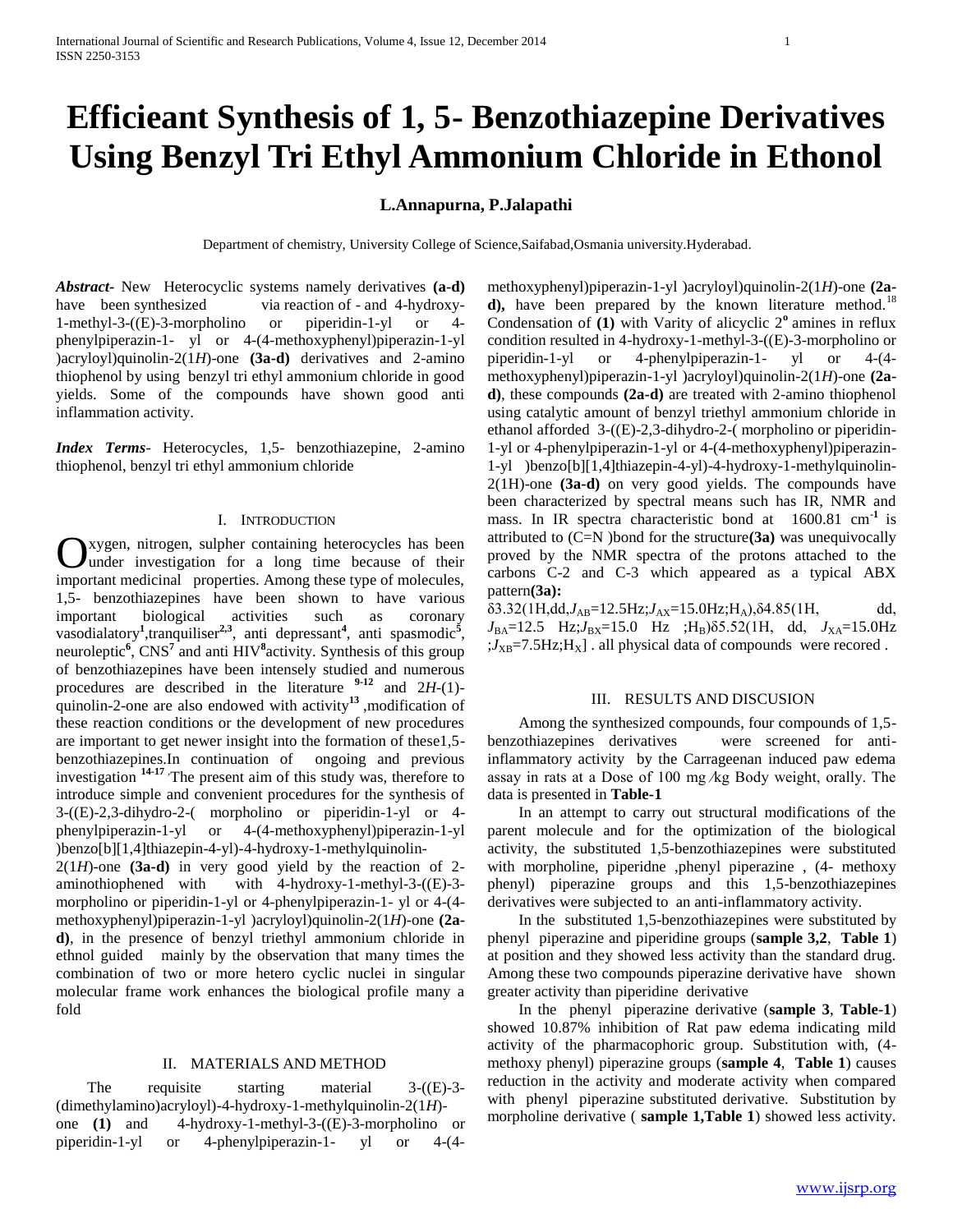Substitution by piperidine derivative ( **sample 2, Table 1)**  showed negligable activity.

# **Table 1: Anti-Inflammatory Activity In Carrageenan Induced Rat Paw Edema Model**

**Compound Dose** : 100 mg / Kg<br>**Standard [Indomethacin]** : 10 mg / Kg **Standard [Indomethacin]** 

|                |                         |                    |                  | <b>Difference</b> |                            |
|----------------|-------------------------|--------------------|------------------|-------------------|----------------------------|
| Rat            |                         | <b>Initial Paw</b> | <b>Final paw</b> | in                | $\frac{0}{0}$<br><b>of</b> |
| No.            | Group                   | Volume(mL)         | Volume(mL)       | Paw               | inhibition                 |
|                |                         |                    |                  | Volume(mL)        |                            |
| $\mathbf{1}$   | <b>CONTROL</b>          | 1.12               | 2.26             | 1.14              |                            |
| $\overline{2}$ |                         | $\overline{1.20}$  | 2.39             | 1.19              |                            |
| $\overline{3}$ |                         | 1.33               | 2.44             | 1.11              |                            |
| $\overline{4}$ |                         | 1.44               | 2.56             | 1.12              |                            |
| Mean           |                         |                    |                  |                   |                            |
| $\pm$ SE       |                         |                    |                  | $1.14 \pm 0.03$   |                            |
| $\overline{5}$ | <b>STD</b>              | 1.29               | 1.77             | 0.48              | 57.80                      |
| $\overline{6}$ |                         | 1.32               | 1.87             | 0.55              | 51.40                      |
| $\overline{7}$ |                         | 1.39               | 2.00             | 0.61              | 46.40                      |
| Mean           |                         |                    |                  |                   |                            |
| $\pm$ SE       |                         |                    |                  |                   | $51.87{\pm}3.30$           |
|                |                         | 1.35               | 2.46             | 1.11              | 2.60                       |
| 8              | $\mathbf{1}$            |                    |                  |                   |                            |
| $\overline{9}$ |                         | 1.25               | 2.47             | 1.22              | 0.00                       |
| 10             |                         | 1.36               | 2.55             | 1.19              | 0.00                       |
| Mean           |                         |                    |                  |                   | $0.87 + 0.87$              |
| $\pm$ SE       |                         |                    |                  |                   |                            |
| 11             | $\overline{2}$          | 1.22               | 2.55             | 1.33              | 0.00                       |
| 12             |                         | 1.21               | 2.41             | 1.20              | 0.00                       |
| 13             |                         | 1.23               | 2.68             | 1.45              | 0.00                       |
| Mean           |                         |                    |                  |                   |                            |
| $\pm$ SE       |                         |                    |                  |                   | $0.00 + 0.00$              |
| 14             | $\overline{\mathbf{3}}$ | 1.23               | 2.27             | 1.04              | 10.30                      |
| 15             |                         | 1.28               | 2.27             | 0.99              | 14.60                      |
| 16             |                         | 1.19               | 2.26             | 1.07              | 7.70                       |
| <b>Mean</b>    |                         |                    |                  |                   |                            |
| $\pm$ SE       |                         |                    |                  |                   | $10.87 + 2.01$             |
|                | $\overline{\mathbf{4}}$ | 1.35               | 2.42             | 1.07              | 6.07                       |
|                |                         | 1.24               | 2.23             | 0.99              | 13.00                      |
|                |                         | 1.27               | 2.56             | 1.19              | 0.00                       |
| Mean           |                         |                    |                  |                   |                            |
| $\pm$ SE       |                         |                    |                  |                   | $6.36 \pm 3.76$            |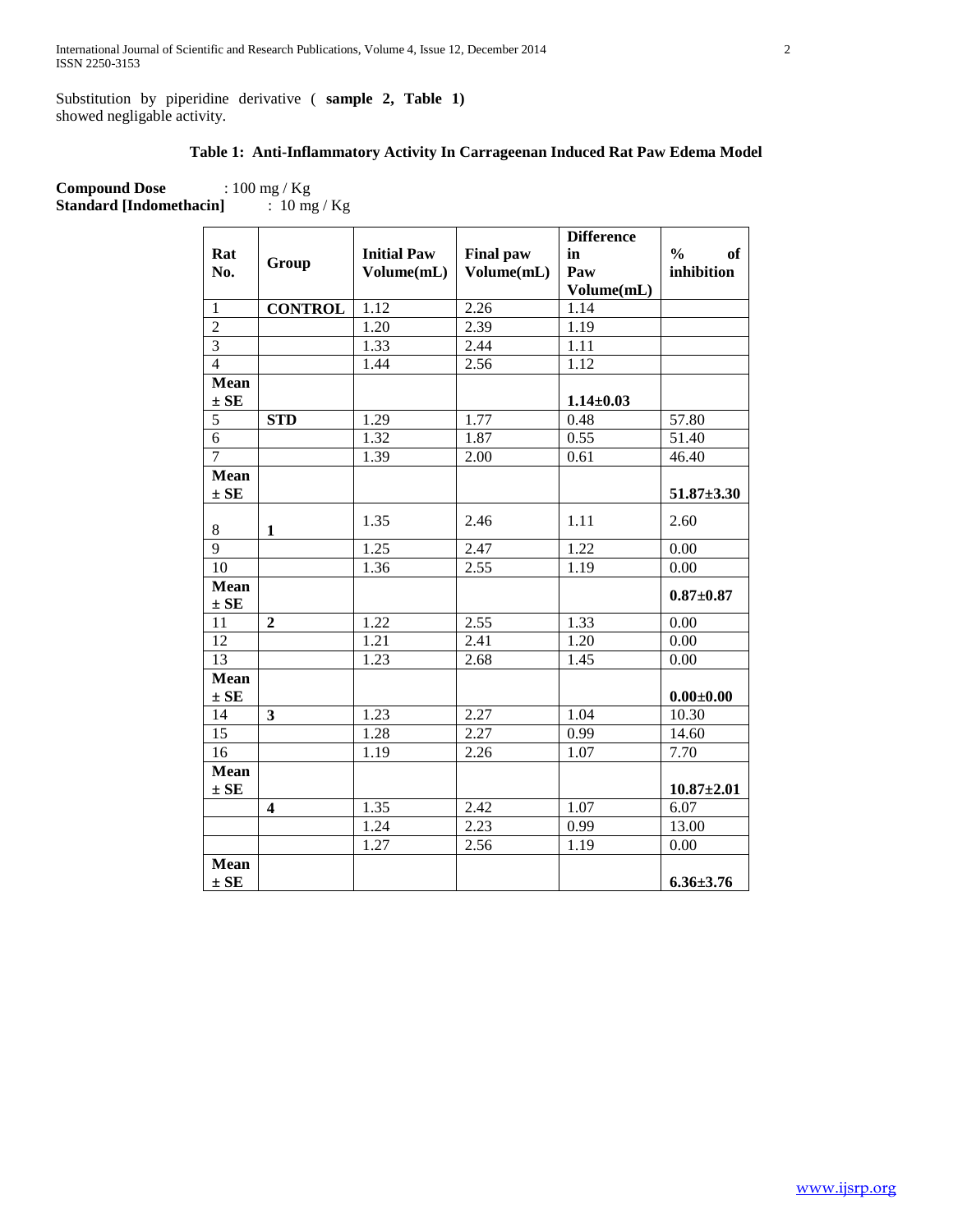# **ANTI-INFLAMMATORY ACTIVITY IN CARRAGEENAN INDUCED RAT PAW EDEMA MODEL**

**Compound Dose** : 100 mg / Kg **Standard [Indomethacin]** : 10 mg / Kg

.

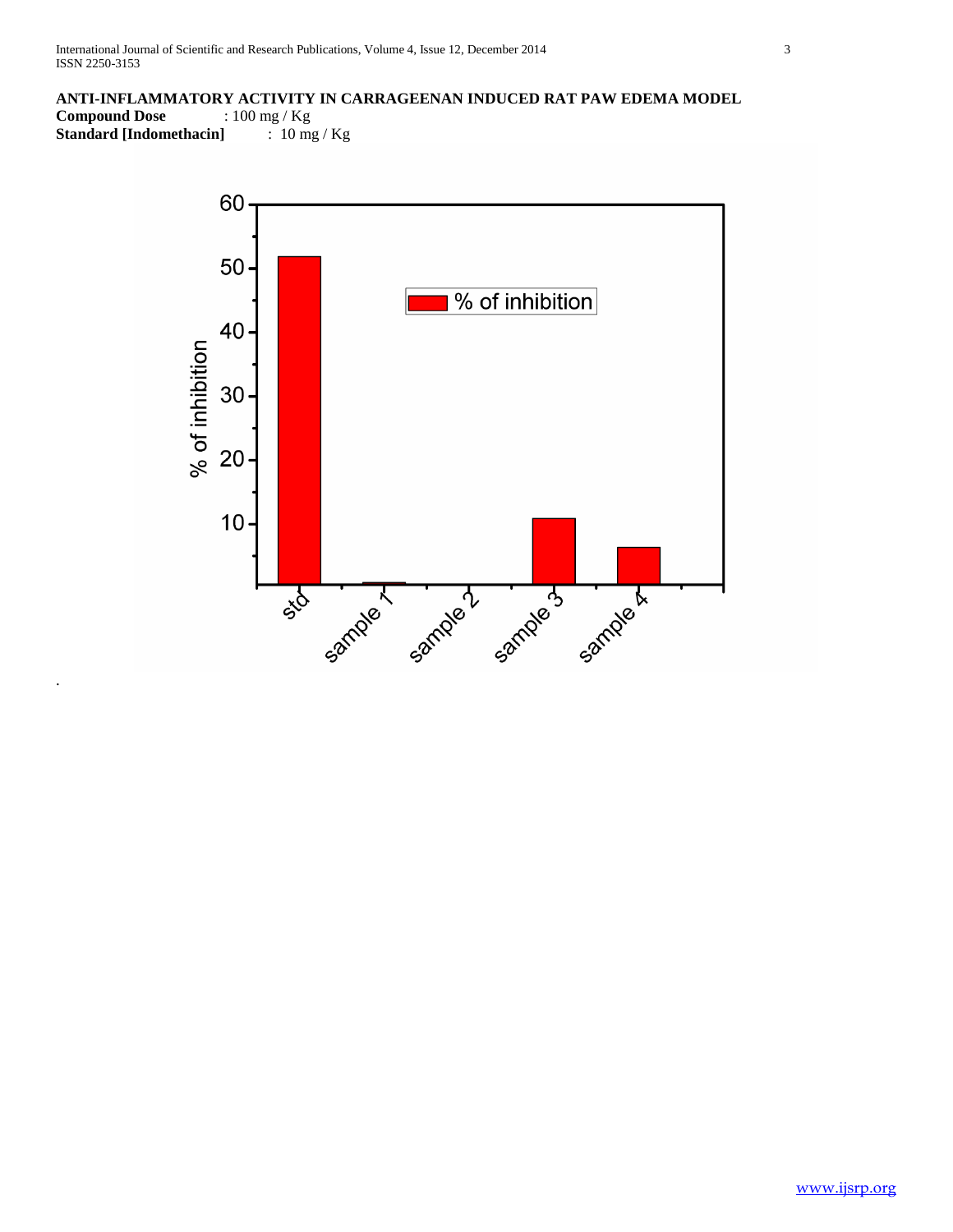### **EXPERIMENTAL DATA**



 All the reaction mixtures were stirred magnetically and were monitored by TLC using 0.25mm. which were visualized with UV light. Melting points were recorded on a Buchie R-535 apparatus. IR spectra were recorded on a perkin-Elmer FT-IR 240-c spectrophotometer. Mass spectro were on a finnigan MAT

1020 mass spectrometer. Proton NMR were recorded on 200 MHz spectrometer in  $CDCl<sub>3</sub>$ . and the chemical shift values were reported in  $\delta$  (ppm) and J values are expressed in hertz.

# **3-((***E***)-3-(dimethylamino)acryloyl)-4-hydroxy-1-methylquinolin-2(1***H***)-one** : **(1)**

Synthesized according to the reported procedure"<sup>18</sup>.

 **4-hydroxy-1-methyl-3-((***E***)-3-morpholino or piperidin-1-yl or 4-phenylpiperazin-1- yl or 4-(4-methoxyphenyl)piperazin-1 yl )acryloyl)quinolin-2(1***H***)-one : 2(a-d)**

Synthesized according to the reported procedure"<sup>18</sup>.

## **3-((***E***)-2,3-dihydro-2-( morpholino or piperidin-1-yl or 4-phenylpiperazin-1-yl or 4-(4-methoxyphenyl)piperazin-1-yl )benzo[b][1,4]thiazepin-4-yl)-4-hydroxy-1-methylquinolin-2(1***H***)-one: 3(a-d)**<sup>19</sup>

 4-hydroxy-1-methyl-3-((*E*)-3-morpholino or piperidin-1-yl or 4-phenylpiperazin-1- yl or 4-(4-methoxyphenyl)piperazin-1-yl )acryloyl)quinolin-2(1*H*)-one **2(a-d)** (0.0lmmole)was dissolved in ethanol (20ml),to this 2-amino thiophenol (0.0lmmole) and catalytic amount of BTEAC(0.06mmole) was added and the reaction mixture was refluxed on water bath .after1hr a yellow fluffy solid starts separating out . the reaction mixture was further refluxed for one more hour, cooled and the separated solid was filtered and washed several times with hot ethanol. The compound was dried and recrystallised using acetone to get pure 1,5 benzothiazepines.all other derivatives were prepared accordingly. The results are shown below.

# **3-((E)-2,3-dihydro-2-morpholinobenzo[b][1,4]thiazepin-4-yl)-4-hydroxy-1-methylquinolin-2(1H)-one:3a**

MP:251<sup>°</sup>C, Yield :79%, IR(KBr, v<sub>max</sub>cm<sup>-1</sup>): 1601.83 (C=N), <sup>1</sup>H NMR (400 MHz, CDCl<sub>3</sub>)

:  $\delta$  2.21-2.40 (m, 4H, N(CH<sub>2</sub>)<sub>2</sub>),  $\delta$ 2.72-2.79(m, 4H,) $\delta$ 3.32(1H,dd, $J_{AB}$ =12.5Hz; $J_{AX}$ =15.0Hz;H<sub>A</sub>

 δ3.82(s,3H,N-CH3),δ4.38(dd,*J*1=12.5 Hz,*J*2=7 Hz,IH), δ4.85(1H, dd, *J*BA=12.5 Hz; *J*BX=15.0 Hz ;HB)δ5.52(1H, dd, *J*XA=15.0Hz ; *J*XB=7.5Hz;HX) δ 7.02-7.15(M,4H) δ 7.22-7.34(m,3H) δ